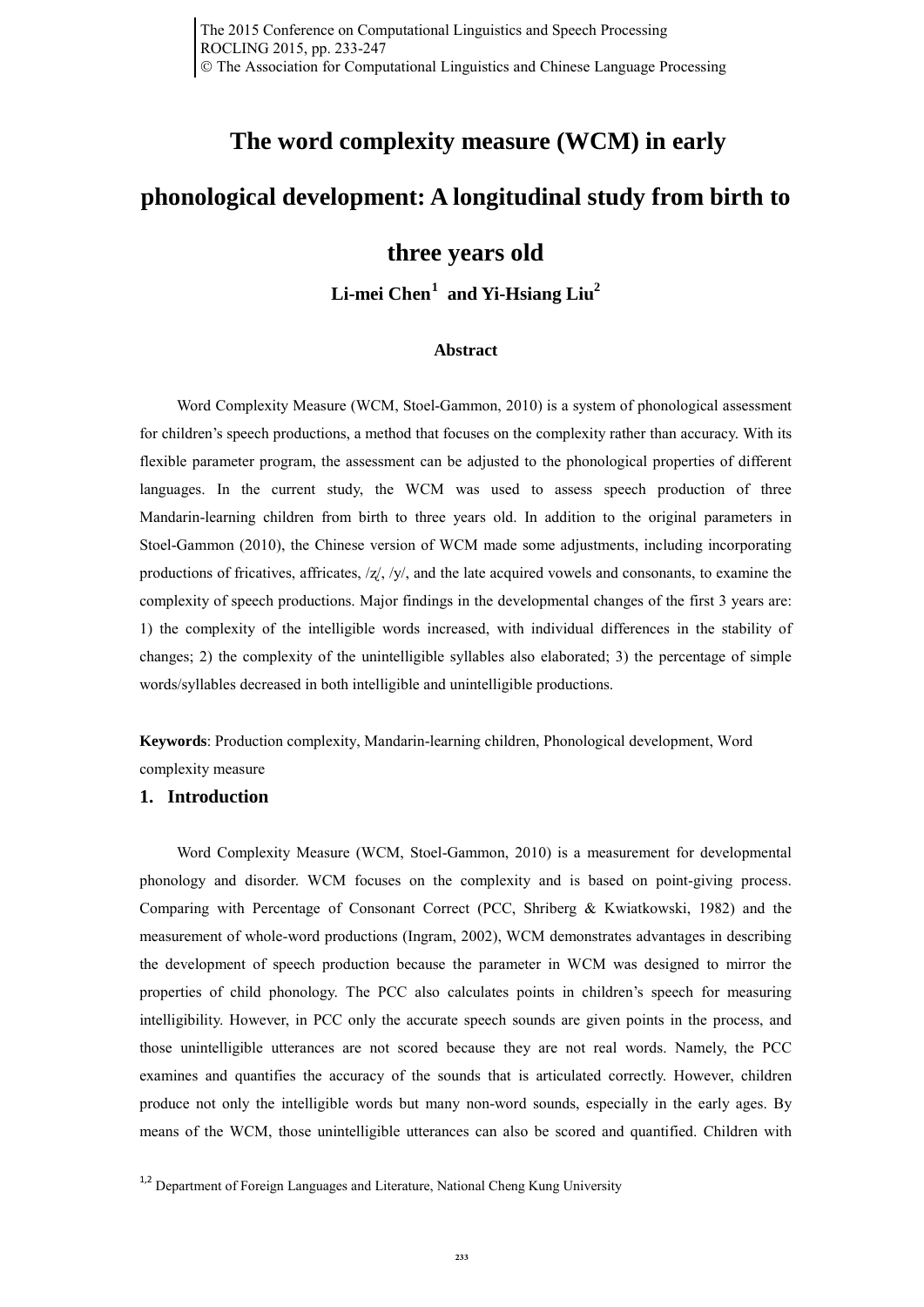small vocabulary can also be inspected. For example, children with language disorders can also be examined with this measurement. This may provide a useful tool for clinical assessment. Moreover, WCM provides phonological development scales with which phonological changes can be tracked. In addition, children's forms can be compared with target forms with WCM measures. Namely, both independent and relational analysis can be done with WCM. The whole-word production (Ingram, 2002) proposed four measures to estimate speech production of children: 1) the phonological mean length of utterance (PMLU); 2) the proportion of whole-word proximity; 3) the proportion of whole-word correctness; 4) the proportion of whole-word variability. The core lies in the PMLU, which gives points to each word based on two factors: 1) the number of segments in a word; 2) the number of correct consonants. The former factor demonstrates the independent analysis, and the later the relational analysis. In this aspect, the measurement of whole-word production is close to the WCM. However, the WCM can further provide a more comprehensive picture by accounting for both qualitative and quantitative nature in phonological development (Stoel-Gammon, 2010).

Furthermore, the prevailing advantage of the WCM is the flexible parameters that can be adjusted to target languages. This measurement was initially designed for English-speaking children, while in the present some of the parameters of WCM were adjusted to observe Chinese phonological system. The recorded speech productions were divided into two groups: intelligible words and unintelligible utterances. Each group was scored separately to prevent improper comparison of speech sounds in non-words and real words. Based on the phonological parameters, each sample was awarded a 'complexity score' and was calculated to get a ratio which mirrored the nature of error and accuracy. In general cases, first words emerge at the age of 12-15 months (Stoel-Gammon, 1989). The longitudinal speech productions analyzed in the present study started from about 2 months of age to better observe the transition from pre-speech vocalization to real-word productions.

# **2. Methodology**

## **2.1 Participants**

Data of 3 typically developing boys (Child A, B, and C) were analyzed from 2 to 36 months of age. This longitudinal data is part of a larger scale of longitudinal observation of phonetic development in Mandarin-learning children.

## **2.2 Procedure**

A wireless AKG microphone system was linked to a SONY DAT recorder with a signal-to-noise ratio above 91 dB for audio recording. The mini-microphone was pinned on infants' shirt, or placed close to infants' mouth. Each recording session lasts for approximately 50 minutes. The caregiver and an experimenter were presented in each of the recording session. Spontaneous infant vocalizations were elicited in natural interaction. The sample words were collected based on natural conversation among the observers, participants, and the parents, and the picture-naming task (after approximately 18 months of age). Twelve recordings for each participant were analyzed in the study, and nearly 50 speech samples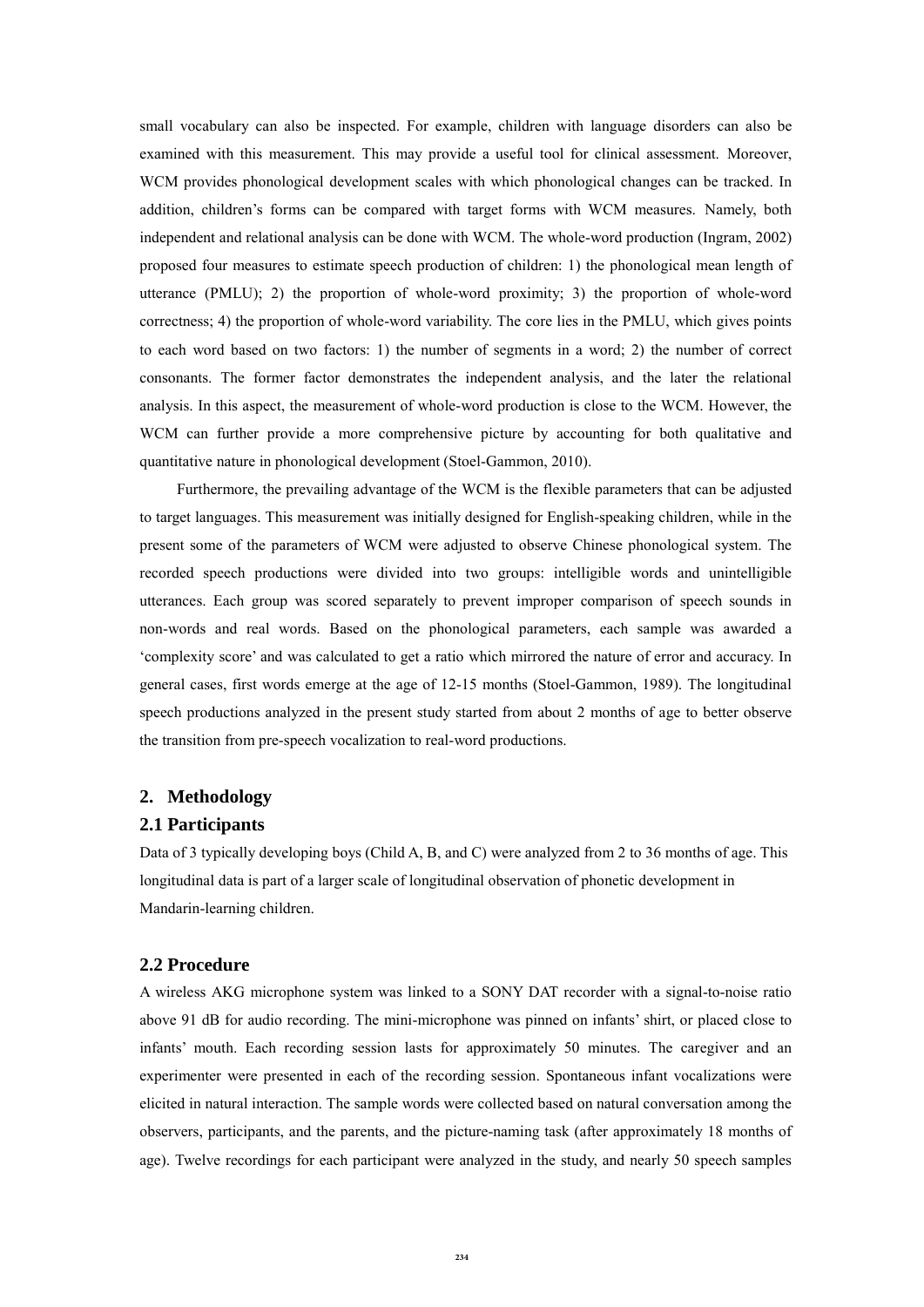were included in each recording.

Each speech sample was awarded a score. Higher scores denote the presence of complex or later acquired phonological parameter. The adjusted parameters in the present study are listed below:

#### *Word patterns*

(1) Productions with more than two syllables receive 1 point.

#### *Syllable structures*

- (1) Productions with a word–final consonant receive 1 point.
- (2) Productions with a triphthong receive 1 point for each triphthong.

### *Sound classes*

- (1) Productions with a velar consonant receive 1 point for each velar.
- (2) Productions with a rhotic vowel  $\alpha$  sound receive 1 point for each  $\alpha$ .
- (3) Productions with a fricative or affricate receive 1 point for each fricative and affricate.
- (4) Productions with a /ʐ/ sound receive 1 point for each /ʐ/.
- (5) Productions with a /y/ receive 1 point for each /y/.
- (6) Productions with any of the late acquired sounds /i/, /iav/, /io/, /ian/, /teh /, /te/, /ts/, or /e/ receive 1 point for each of the late acquired sounds.

In this version of the WCM, the complexity indexes are modified. In word patterns, instead of words used in English, utterances (non-words) or phrases (intelligible meaningful units) were the units for analysis in Chinese version. In rule 1 in the current study, the distinction between a phrase and a fragment were made first. A phrase may include more than two words with a complete meaning (for example 'ping guo' apple in Chinese), while a fragment is a unfinished phrase that expresses incomplete meaning due to the sound quality or noise interruption. A fragment may contain only one word or more. Either a phrase or a fragment is counted as one unit. In syllable structures, the consonant cluster in the original WCM in rule 2 is replaced by triphthongs.

In sound classes, the syllabic liquid sound in the original WCM is deleted, and the only rhotic vowel in Chinese / $\sigma$ / is counted in rule 2. The voiced fricative /z/ and the rounded high front vowel /y/ were added in rules 4 and 5 respectively. In rule 6, the late acquired sounds /i/, /iao/, /io/, /ian/, /te $^h$ /, /te/, /ts/, and /ɕ/ were extracted from those acquired in the later stages of the longitudinal observation, according to the order of emergence and stabilization of vowels and consonants from birth to 36 months of age.

This parameter acts as an indicator of phonological development. The higher scores reflect more advanced level of phonological development. Furthermore, the collected data were organized into two sets. The identifiable words and unintelligible utterances were scored separately. The speech children made were grouped together as a phrase or a fragment according to the contexts and then were given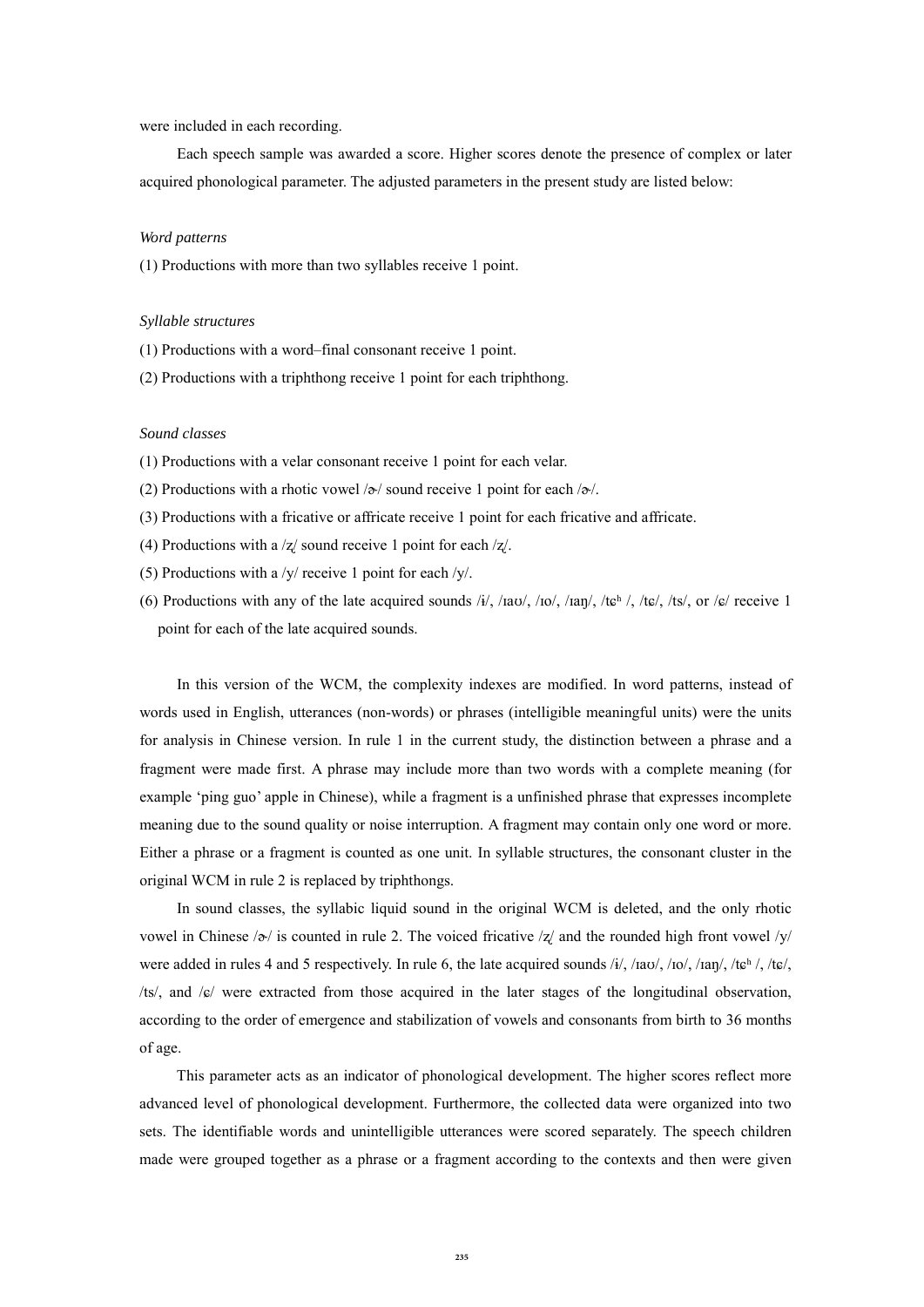points through the parameters. Each unit was scored a total point to reflect the quantified level. Furthermore, the points given by each parameter can also show the qualitative level of development. Table 1 presents the process of scoring for intelligible words.

| 구<br>音 | 母音 | 聲調 | 國字 | group        | Fragment<br>Phrase | ΣÎ<br>$\sim$<br>$\wedge$ | ◡<br>Final | Triphthong     | Velar    | $\rm Fr, \,affri$ | Ħ            | ⋗<br>rho         | $\rightarrow$ | ate acquired<br>sound<br>ᆜ | Total points |
|--------|----|----|----|--------------|--------------------|--------------------------|------------|----------------|----------|-------------------|--------------|------------------|---------------|----------------------------|--------------|
| 5      | 23 | 4  | 掉  | $\mathbf{I}$ | p                  | $\mathbf{I}$             | $\theta$   | $\overline{2}$ | $\theta$ | 1                 | $\mathbf{0}$ | $\boldsymbol{0}$ | $\bf{0}$      |                            |              |
|        | 16 | 4  | 到  |              |                    |                          |            |                |          |                   |              |                  |               |                            |              |
| 21     | 29 | 5  | 水  |              |                    |                          |            |                |          |                   |              |                  |               |                            |              |
| 8      | 12 | 8  |    |              |                    |                          |            |                |          |                   |              |                  |               |                            |              |

*Table 1. The 9 parameters and scoring*

 The speech children made were classified as either a phrase or a fragment according to the contexts and then were given points according to the parameters. Table 1 presents the process of scoring for intelligible words. The corresponding target form was separately scored. The same process was also applied to the unintelligible utterances. The WCM assesses developmental phonology through the independent analysis and the relational analysis. The independent analysis records children's productions to track their phonological development, as shown in Table 2. The WCM score presents the complexity of speech production to show the developmental level of different ages. Hence, the independent analysis can demonstrate the long-term phonological development of a child. Both quantitative and qualitative information can be revealed through the independent analysis.

|                |              | <b>WCM</b>     | <b>WCM</b> range | Words with 0 point                     |
|----------------|--------------|----------------|------------------|----------------------------------------|
| <b>Child</b>   | Sample words | child          | child            | Words scored $0$ /sample words $(\%$ ) |
| (months; days) |              |                |                  |                                        |
| A(15;09)       |              | $\overline{0}$ | $\theta$         | $1/1(100\%)$                           |
| A(18;22)       |              | $\theta$       | $\boldsymbol{0}$ | $1/1(100\%)$                           |
| A(21;01)       | 48           | 0.91           | $0 - 4$          | 25/48 (52%)                            |
| A(24;02)       | 50           | 1.2            | $0 - 5$          | 22/50(44%)                             |
| A(27;18)       | 50           | 1.56           | $0-6$            | 13/50(26%)                             |
| A(30;23)       | 50           | 2.44           | $0-9$            | 7/50(14%)                              |
| A(33;03)       | 50           | 2.2            | $0 - 7$          | 11/50(22%)                             |
| A(36;09)       | 50           | 2.94           | $0 - 8$          | 10/50(20%)                             |

*Table 2. The independent analysis: children's phonological development*

Sample words: the number of words the child produced in this recording session.

WCM: the average WCM scores of the child's production in this recording session.

WCM range: the range from the lowest WCM scores to the highest WCM scores.

Words with 0 point: the percent of no-point words in all the sample words.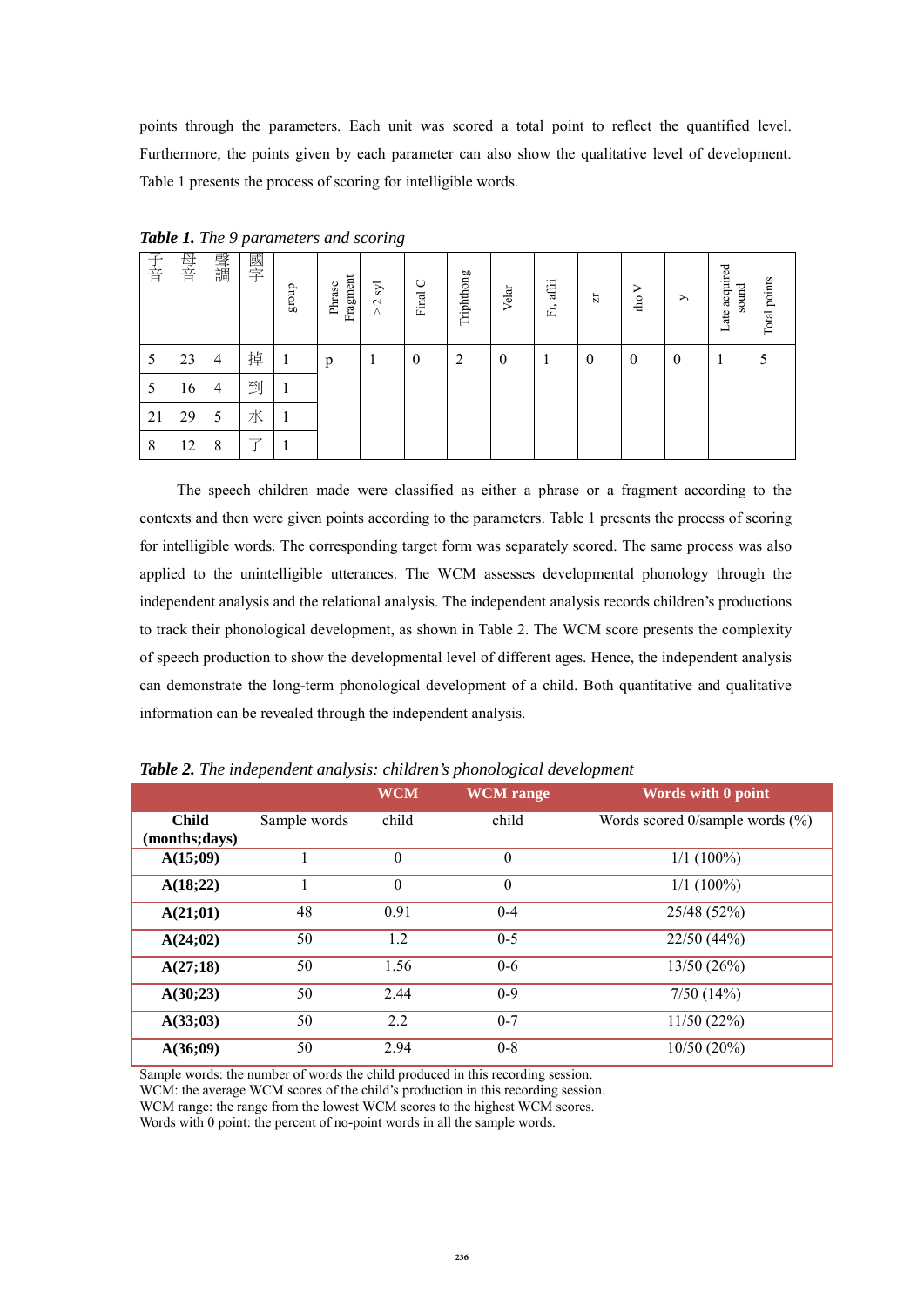Other than the independent analysis, the WCM provides a relational analysis to observe the accuracy of speech production. The process provides the details and properties of the errors in child's production in comparison with the target forms. The scoring process is identical, and the outcomes can be better observed and compared, as Table 3 shows. The scores were given respectively to reflect the deviation of sample words from the corresponding target words. The process provided details concerning the children's productions and properties of their errors. Namely, the qualitative information can be revealed.

|                               |                 |       | <b>WCM</b> | <b>WCM</b> ratio |         | <b>WCM</b> range |                | Words with 0 point |
|-------------------------------|-----------------|-------|------------|------------------|---------|------------------|----------------|--------------------|
| <b>Child</b><br>(months;days) | Sample<br>words | child | target     | child/target     | child   | target           | child $(\% )$  | target $(\% )$     |
| A(33;03)                      | 50              | 2.2   | 2.6        | 0.85             | $0 - 7$ | $0-9$            | 11/50<br>(22%) | 6/50<br>(12%)      |
| A(36;09)                      | 50              | 2.94  | 3.06       | 0.96             | $0 - 8$ | $0 - 8$          | 10/50<br>(20%) | 9/50<br>(18%)      |

*Table 3. Relational analysis: accuracy of children's speech productions*

Sample words: the number of words the child produced in this recording session.

WCM (child): the average WCM scores of the child's production in this recording session.

WCM (target): the average WCM scores of the corresponding target forms.

WCM range: the range from the lowest WCM scores to the highest WCM scores.

Words with 0 point: the percent of no-point words in all the sample words.

The WCM scores include scores of the child's production and the target words, and the two scores are compared to get a ratio. The higher the ratio is, the more consistent child's productions are with the target words. The WCM range covers the lowest point and the highest point scored in a single recording to show the distribution. In the last column, 'words/syllables with 0 point' denotes those words/utterance receiving no point, the simple words. The percentage of simple words/syllables helps to display the macro aspect of phonological development because WCM scores may lead the focus onto the accuracy of production. An outstandingly high score does not necessarily reflect the high level of phonological development. For instance, if the child keeps repeating one word 'mother' accurately for many times, the score will be high. However, the word 'mother' (with 0 point) is a simple word so that the phonological development of the child is not actually at a high level.

# **3. Results and Discussion**

# **3.1 The WCM applied to three children in the intelligible words**

Table 4 is the outcome of Child A's intelligible words. The data were mainly collected from spontaneous interaction, especially at young ages. Before 15 months of age, no intelligible word was recorded. In the observation session, Child A seldom produced speech even for the unintelligible utterances. He concentrated on playing his toys and did not interact much with the experimenter and his mother. In the recordings at 15 and 18 months of age, Child A produced only one word respectively.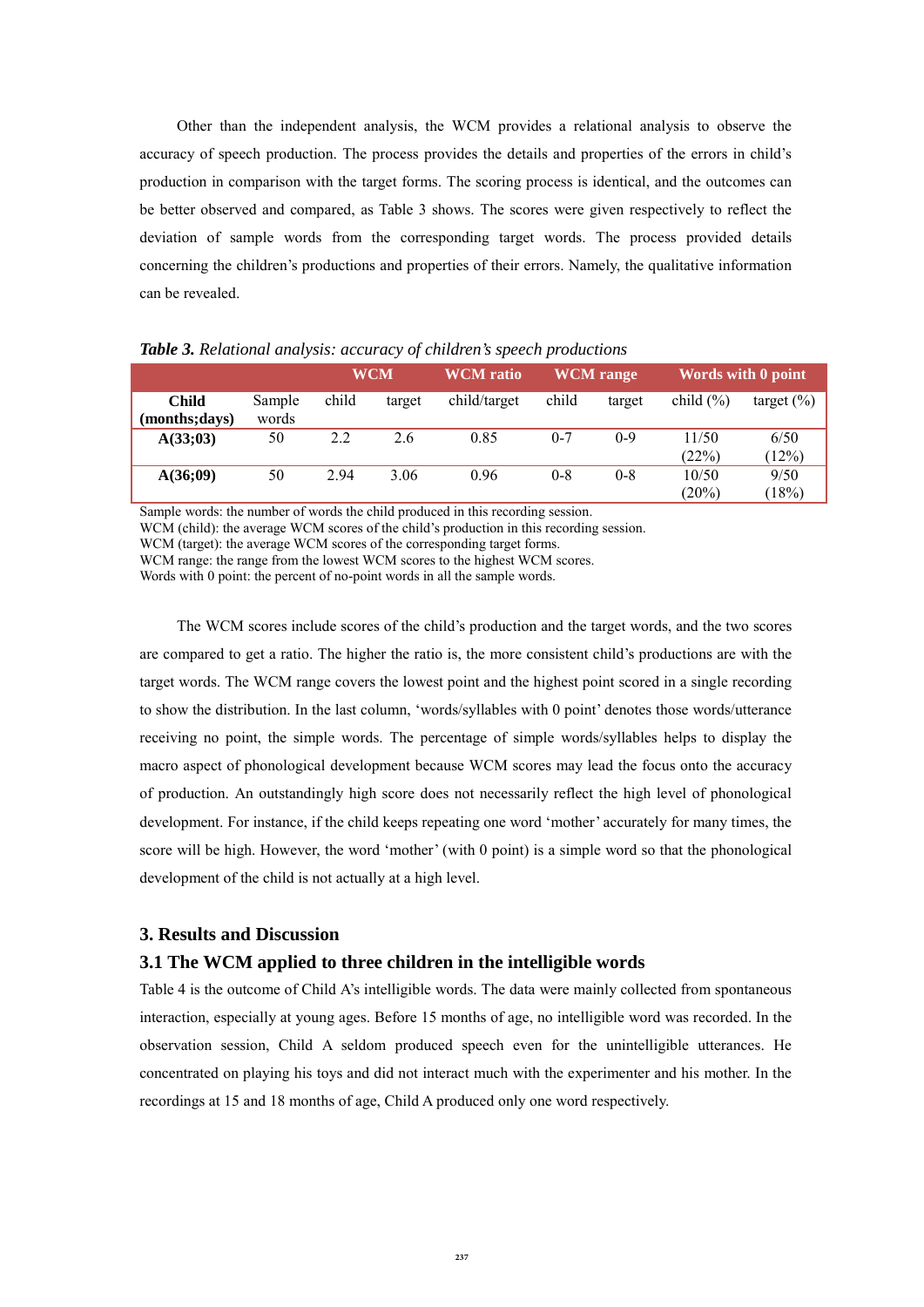|                                |                 |              | <b>WCM</b>     | <b>WCM</b> ratio |              | <b>WCM</b> range |              | Words with 0 point |
|--------------------------------|-----------------|--------------|----------------|------------------|--------------|------------------|--------------|--------------------|
| <b>Child</b><br>(months; days) | Sample<br>words | child        | target         | child/target     | child        | target           | child        | target             |
| A(15;09)                       | 1               | $\mathbf{0}$ | $\theta$       | $\theta$         | $\mathbf{0}$ | $\mathbf{0}$     | $1/1(100\%)$ | $1/1(100\%)$       |
| A(18;22)                       | 1               | $\theta$     | $\overline{0}$ | $\overline{0}$   | $\theta$     | $\mathbf{0}$     | $1/1$ (100%) | $1/1 (100\%)$      |
| A(21;01)                       | 48              | 0.91         | 1.67           | 0.54             | $0 - 4$      | $0 - 8$          | 25/48 (52%)  | 19/48 (40%)        |
| A(24;02)                       | 50              | 1.2          | 1.9            | 0.63             | $0 - 5$      | $0-9$            | 22/50(44%)   | 13/50(26%)         |
| A(27;18)                       | 50              | 1.56         | 2              | 0.78             | $0 - 6$      | $0 - 12$         | 13/50(26%)   | $10/50(20\%)$      |
| A(30;23)                       | 50              | 2.44         | 2.5            | 0.98             | $0 - 9$      | $0-9$            | 7/50(14%)    | 6/50(12%)          |
| A(33;03)                       | 50              | 2.2          | 2.6            | 0.85             | $0 - 7$      | $0-9$            | 11/50(22%)   | 6/50(12%)          |
| A(36;09)                       | 50              | 2.94         | 3.06           | 0.96             | $0 - 8$      | $0 - 8$          | 10/50(20%)   | 9/50(18%)          |

*Table 4. The analysis of Child A's intelligible words*

Sample words: the number of words the child produced in this recording session.

WCM (child): the average WCM scores of the child's production in this recording session.

WCM (target): the average WCM scores of the corresponding target forms.

WCM range: the range from the lowest WCM scores to the highest WCM scores.

Words with 0 point: the percent of no-point words in all the sample words.

At 21 months old, the data included repetitive 'father', which caused high WCM score to target words but low to sample words. Similarly, at 24 months old, data displayed lower WCM ratio because the data included repetitive number-counting that Child A did not articulate consistently. In 33 months old, his production contained less late acquired sounds. That is, Child A had difficulty in producing those sounds. This contributed to the higher percentage of simple words. Generally, Child A displayed a model of growing complexity in speech productions: higher complexity scores, wide complexity range, and low percentage of simple words.

Table 5 shows Child B's WCM analysis. Almost similar to Child A at the early stage, Child B did not produce real words before his 12 months of age. In addition, the data at 12 and 18 months comprised few intelligible words. However, the data at 18 months of age consisted of 5 words, noticeably showed correspondence to the target words in the WCM range and the percentage of simple words. Furthermore, the WCM ratio was also high. The main difference between his production and the target words lied in the late acquired sounds. The 21-month-old data displayed a perfect WCM ratio. A closer inspection suggested that the sample words comprised many repeated words and most of them were family titles such as 'father' and 'mother'. These family titles were well articulated by Child B so that the WCM ratio reflected the high consistency between the sample words and the target words.

|                                | <b>TWO TO THE UNION STATE OF CHINA D</b> S INTERFACTOR HOTELS |          |          |                  |                  |          |                    |              |  |  |
|--------------------------------|---------------------------------------------------------------|----------|----------|------------------|------------------|----------|--------------------|--------------|--|--|
|                                |                                                               |          | WCM      | <b>WCM</b> ratio | <b>WCM</b> range |          | Words with 0 point |              |  |  |
| <b>Child</b><br>(months; days) | sample                                                        | child    | target   | child/target     | child            | target   | child              | target       |  |  |
| B(12;13)                       |                                                               | $\theta$ | $\theta$ | $\theta$         | $\theta$         | $\theta$ | $1/1(100\%)$       | $1/1(100\%)$ |  |  |
| B(18;22)                       | 5                                                             | 1.6      | 2.2      | 0.73             | $0 - 4$          | $0 - 4$  | $1/5(20\%)$        | 1/5(20%)     |  |  |
| B(21;08)                       | 50                                                            | 0.4      | 0.4      |                  | $0 - 4$          | $0 - 4$  | 41/50(82%)         | 38/50 (76%)  |  |  |
| B(24;25)                       | 50                                                            | 1.78     | 2.56     | 0.7              | $0 - 6$          | $0 - 11$ | $15/50(30\%)$      | 8/50(16%)    |  |  |

*Table 5. The analysis of Child B's intelligible words*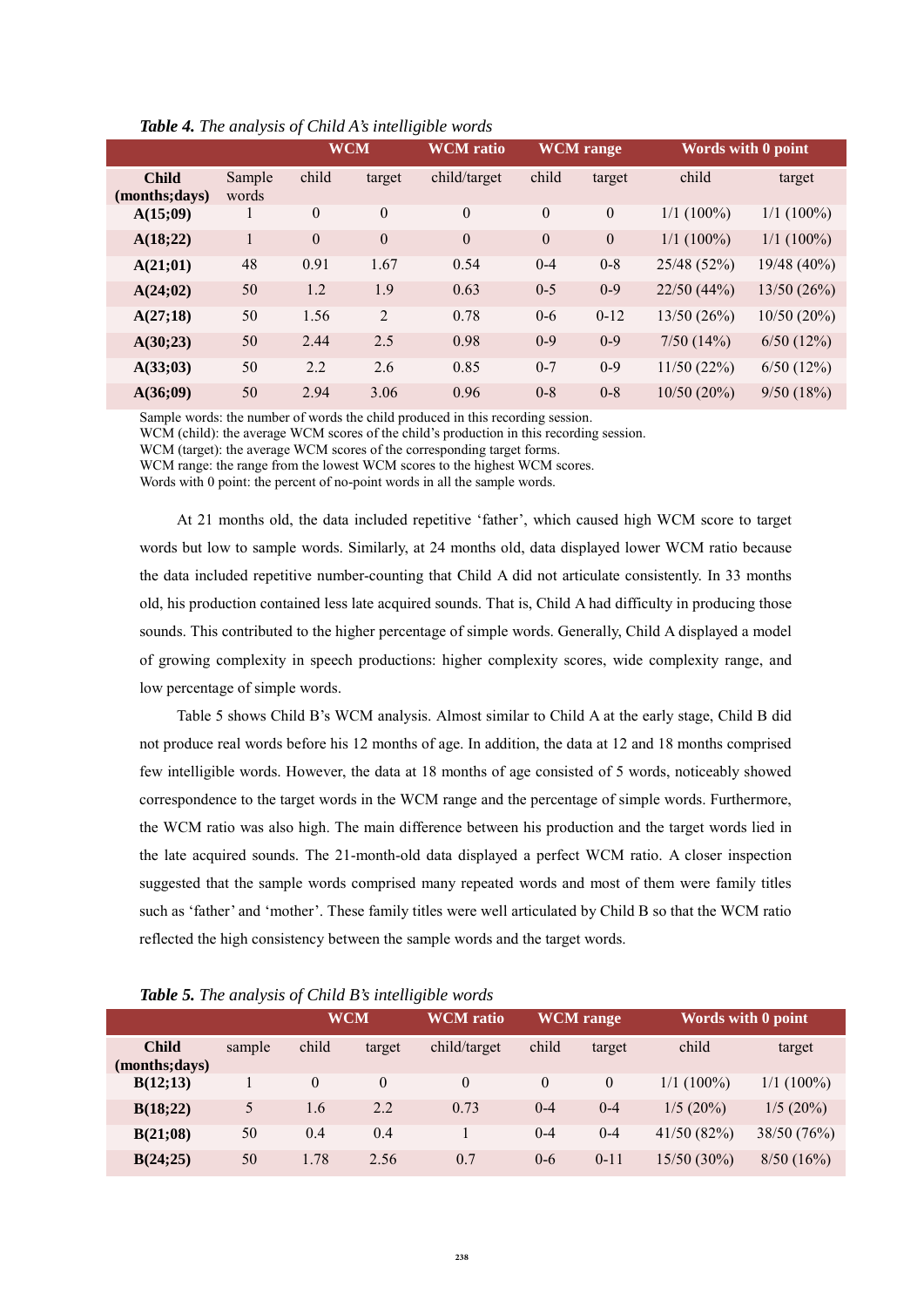| B(27;07) | 50 | .42  | .98  | 0.72 | $0 - 7$ | $0 - 8$ | 18/50(36%) | 7/50(14%)  |
|----------|----|------|------|------|---------|---------|------------|------------|
| B(30;01) | 37 | . 49 | 2.14 | 0.7  | $0 - 5$ | 0.5     | 15/37(41%) | 9/37(24%)  |
| B(33;10) | 50 | l.52 | 2.18 | 0.7  | $0 - 7$ | $0 - 8$ | 22/50(44%) | 18/50(36%) |
| B(36;15) | 50 | . 44 |      | 0.85 | $0 - 8$ | $0 - 7$ | 23/50(46%) | 18/50(36%) |

Sample words: the number of words the child produced in this recording session.

WCM (child): the average WCM scores of the child's production in this recording session.

WCM range: the range from the lowest WCM scores to the highest WCM scores.

Words with 0 point: the percent of no-point words in all the sample words.

At 27 months of age, the target words were highly scored in final consonant and the emergence of fricative/affricate sounds, while productions of Child B were poorly scored in these two parameters. The point for final consonant in target words was 16 but sample words got no point for final consonant. The percentage of simple words also showed a gap between the sample words and the target words. In general, the phonological development of Child B seems slightly slower but stable, and the percentage of simple words decreases as age grows.

As shown in Table 6, Child C produced his first real words at a relatively young age, and the word was a repeated simple word. On average, Child C presented a slow phonological development in WCM ratio, a slight expanding of WCM range, and a downward and upward growing percentage of simple words. The 24-month-old data scored higher than the target words. Child C was scored remarkably high in the production of fricative/affricate sounds and high in the production of  $\frac{z}{z}$  sound. This was due to the repetition of the same words and the substitution of  $\frac{z}{z}$  for  $\frac{N}{z}$ . At the age of 29 months, there was a decline in the WCM ratio. A closer examination revealed that Child C seemed immature to produce final consonants, triphthongs, velar sounds, and fricative/affricate sounds because he received low points in the four parameters. Moreover, he also performed poorly in the later acquired sounds. As for the unusual growth of the simple words, the 27-month-old data revealed that Child C's production received low points in three parameters: final consonant, triphthong, and velar. This phenomenon caused no points for some of the sample words and thus the percentage of simple words increased.

|          |        | <b>WCM</b>   |              | <b>WCM</b>   | <b>WCM</b> range |              | Words with 0 point |              |
|----------|--------|--------------|--------------|--------------|------------------|--------------|--------------------|--------------|
|          |        |              |              | ratio        |                  |              |                    |              |
| source   | sample | child        | target       | child/target | child            | target       | child              | target       |
| C(8;26)  | 2      | $\mathbf{0}$ | $\mathbf{0}$ | $\theta$     | $\boldsymbol{0}$ | $\mathbf{0}$ | $2/2(100\%)$       | $2/2$ (100%) |
| C(15;07) | 25     | 0.44         | 0.64         | 0.69         | $0 - 4$          | $0 - 4$      | 20/25 (80%)        | 19/25(76%)   |
| C(18;12) | 50     | 1            | 1.48         | 0.68         | $0 - 8$          | $0 - 8$      | 26/50 (52%)        | 18/50(36%)   |
| C(21;24) | 50     | 1.66         | 2.16         | 0.77         | $0 - 6$          | $0 - 8$      | 16/50(32%)         | 13/50(26%)   |
| C(24;01) | 50     | 2.04         | 2.02         | 1.01         | $0 - 7$          | $0 - 6$      | 11/50(22%)         | 11/50(22%)   |
| C(27;02) | 50     | 2.04         | 2.66         | 0.77         | $0 - 7$          | $0-13$       | 9/50(18%)          | 4/50(8%)     |
| C(29;27) | 50     | 1.58         | 2.2          | 0.72         | $0 - 8$          | $0 - 8$      | 20/50(40%)         | 12/50(24%)   |
| C(34;05) | 50     | 1.92         | 2.2          | 0.87         | $0 - 8$          | $0 - 9$      | 17/50(34%)         | 13/50(26%)   |

#### *Table 6. The analysis of Child C's intelligible words*

WCM (target): the average WCM scores of the corresponding target forms.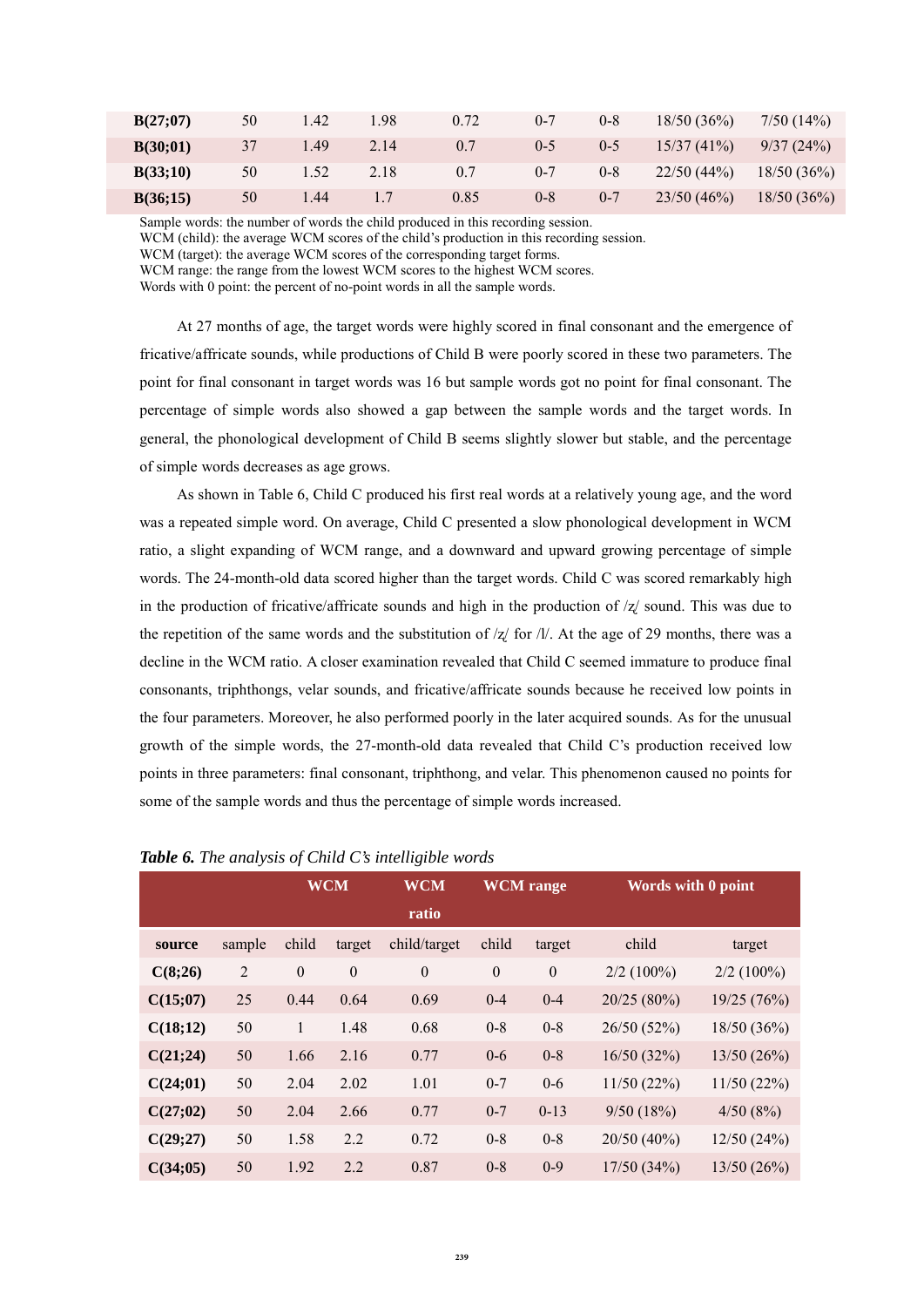| C(35:24)                                                                                 | $-50$                                                                   | $1.72 \quad 2.16$ |  | 0.8 | $0-9$ | $0-10$ | 21/50(42%) | 16/50(32%) |
|------------------------------------------------------------------------------------------|-------------------------------------------------------------------------|-------------------|--|-----|-------|--------|------------|------------|
| Sample words: the number of words the child produced in this recording session.          |                                                                         |                   |  |     |       |        |            |            |
| WCM (child); the average WCM scores of the child's production in this recording session. |                                                                         |                   |  |     |       |        |            |            |
|                                                                                          | WCM (target): the average WCM scores of the corresponding target forms. |                   |  |     |       |        |            |            |
| WCM range: the range from the lowest WCM scores to the highest WCM scores.               |                                                                         |                   |  |     |       |        |            |            |
| Words with 0 point: the percent of no-point words in all the sample words.               |                                                                         |                   |  |     |       |        |            |            |



**3.1.1 Summary and the analysis: the intelligible words**

*Figure 1. The WCM ratios of intelligible words among three subjects* 

Figure 1 compares the WCM ratio throughout 10 age stages of the three children. As seen in the figure, child A started his speech later than the other two but the phonological development seemed more stable and kept growing. Child C started his first words the earliest but the phonological development seemed unstable with irregular up-down pattern. Child B's WCM ratios arouse and dropped, and then came in plain, and rose in the later stage. Figures 2, 3, 4 present the percentages of simple words in the productions of the three children respectively.



*Figure 2. The simple words in the production of Child A*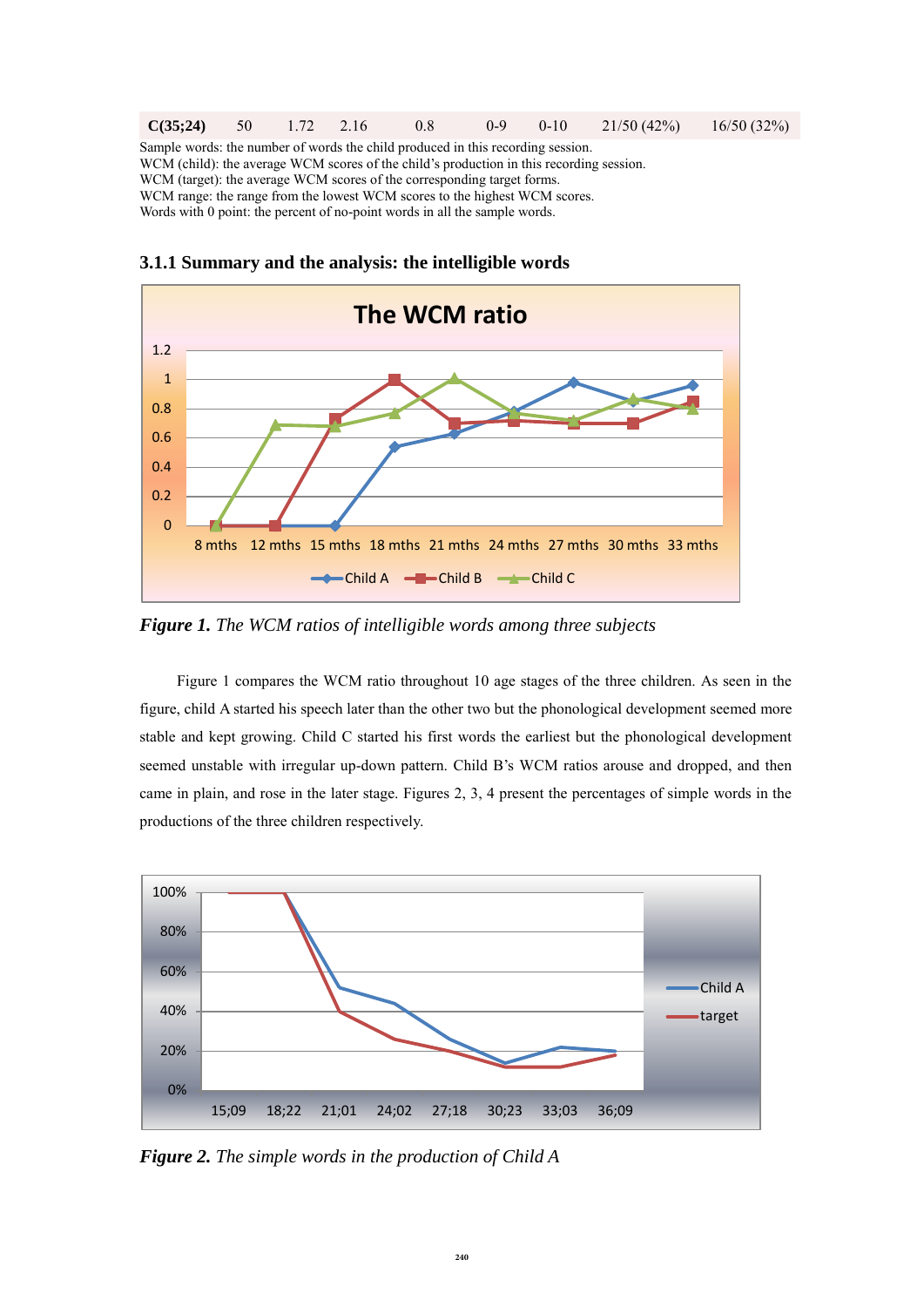The percentage of simple words in Child A was close to that in the target words, as seen in Figure 2. There was not obvious deviation from the target words. Therefore, not only the WCM ratio comparison accounted for Child A's stability in phonological development but also the percentages of simple words can account for the stable development.



*Figure 3. The simple words in the production of Child B* 

Although there was a fierce rise and fall in the percentage of simple words in Child B before 27 months of age, the two lines still accorded with each other. No obvious difference existed in the sample words and the target words. However, the deviation emerged from 27 months to 33 months of age, which mirrored the instability when Child B received low points due to the difficulty in producing final nasal consonants and fricative/affricate sounds. In the last stage, the deviation turned narrow and smooth, which could indicate the phonological development became more stable and closed to the target forms.



*Figure 4. The simple words in the production of Child C* 

Similar to Child A, the percentage of simple words in Child C was close to that in the target words. However, in the later phases, after 27 months, the simple words increased in both the sample words and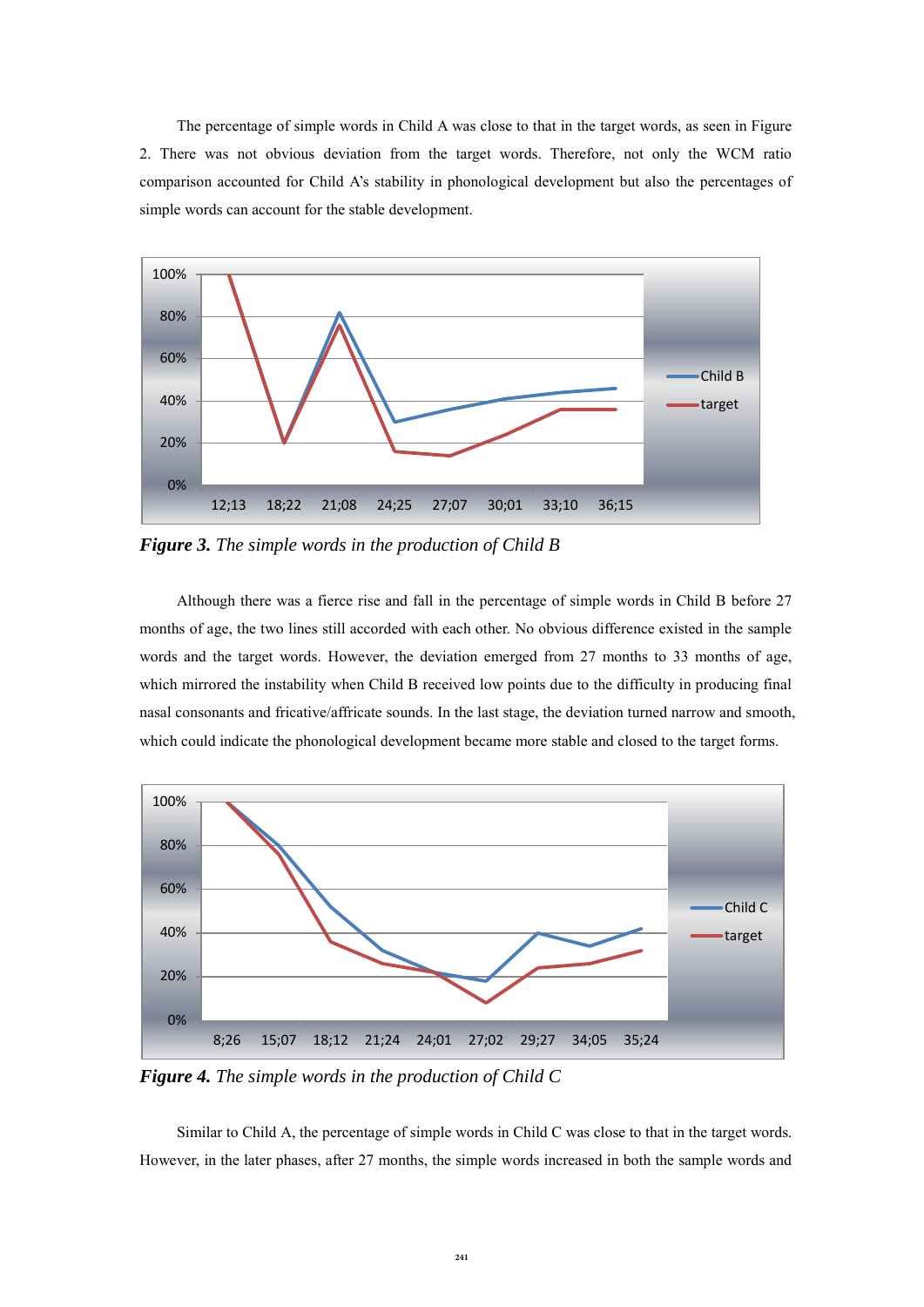the target words. The reason was that Child C poorly performed in final consonant sounds, triphthongs, and velar sounds. This phenomenon caused no points for some of the sample words and thus rose the percentage of simple words.

## **3.2 The WCM applied in the unintelligible syllables**

Although unintelligible syllables cannot be examined in terms of correctness, they still can show the complexity of phonological development, especially in early stages of production. Compared with intelligible words, unintelligible syllables mainly mirror children's phonological properties rather than the natures of errors.

In Child A, the low scores at 12 months and 15 months were due to single syllable and simple sounds, e.g., /ə/ or / $\alpha$ / sounds. The 21-month-old data received points in almost every parameter, but the emergence of those indexes was infrequent. The 36-month-old data received very high scores. At this stage Child A was good at articulating velar and fricative/affricate sounds because he got high scores in these two parameters. Moreover, the late acquired sounds also appeared more frequently at the age of 36 months. In general, Child A demonstrated a growing trend of phonological complexity with gradually higher WCM scores, an expanding of WCM range, and a decreasing percentage of simple syllables as shown in Table 7.

|               |        | <b>WCM</b> | <b>WCM</b> range | syllables with 0 point |
|---------------|--------|------------|------------------|------------------------|
| source        | sample | child      | child            | child                  |
| A(2;13)(3;05) | 50     | 0.72       | $0 - 4$          | 34/50 (68%)            |
| A(4;03)(6;03) | 50     | 1.04       | $0 - 4$          | 25/50 (50%)            |
| A(9;8)        | 50     | 0.94       | $0 - 4$          | 27/50 (54%)            |
| A(12;19)      | 42     | 0.52       | $0 - 2$          | 31/42(74%)             |
| A(15;09)      | 50     | 0.24       | $0 - 4$          | 43/50(86%)             |
| A(18;22)      | 50     | 0.92       | $0 - 4$          | 27/50 (54%)            |
| A(21;01)      | 50     | 0.38       | $0 - 3$          | 39/50 (78%)            |
| A(24;02)      | 41     | 1.83       | $0 - 8$          | 15/41(37%)             |
| A(27;18)      | 50     | 1.96       | $0 - 6$          | $15/50(30\%)$          |
| A(30;23)      | 50     | 1.82       | $0 - 9$          | 24/50 (48%)            |
| A(33;03)      | 50     | 1.84       | $0 - 8$          | 19/50 (38%)            |
| A(36;09)      | 50     | 3.12       | $0 - 12$         | 11/50(22%)             |

*Table 7. The analysis of Child A's unintelligible syllables*

Sample words: the number of words the child produced in this recording session. WCM: the average WCM scores of the child's production in this recording session. WCM range: the range from the lowest WCM scores to the highest WCM scores.

Syllables with 0 point: the percent of no-point syllables in all the samples.

Table 8 is the analysis of Child B's data. He produced 46 syllables at 14 months of age, less than any other recordings. Nevertheless, the WCM score of the 14-month-old data was in the average of all of his 12 recordings, and the data did not contain high percentage of simple syllables. Child B had an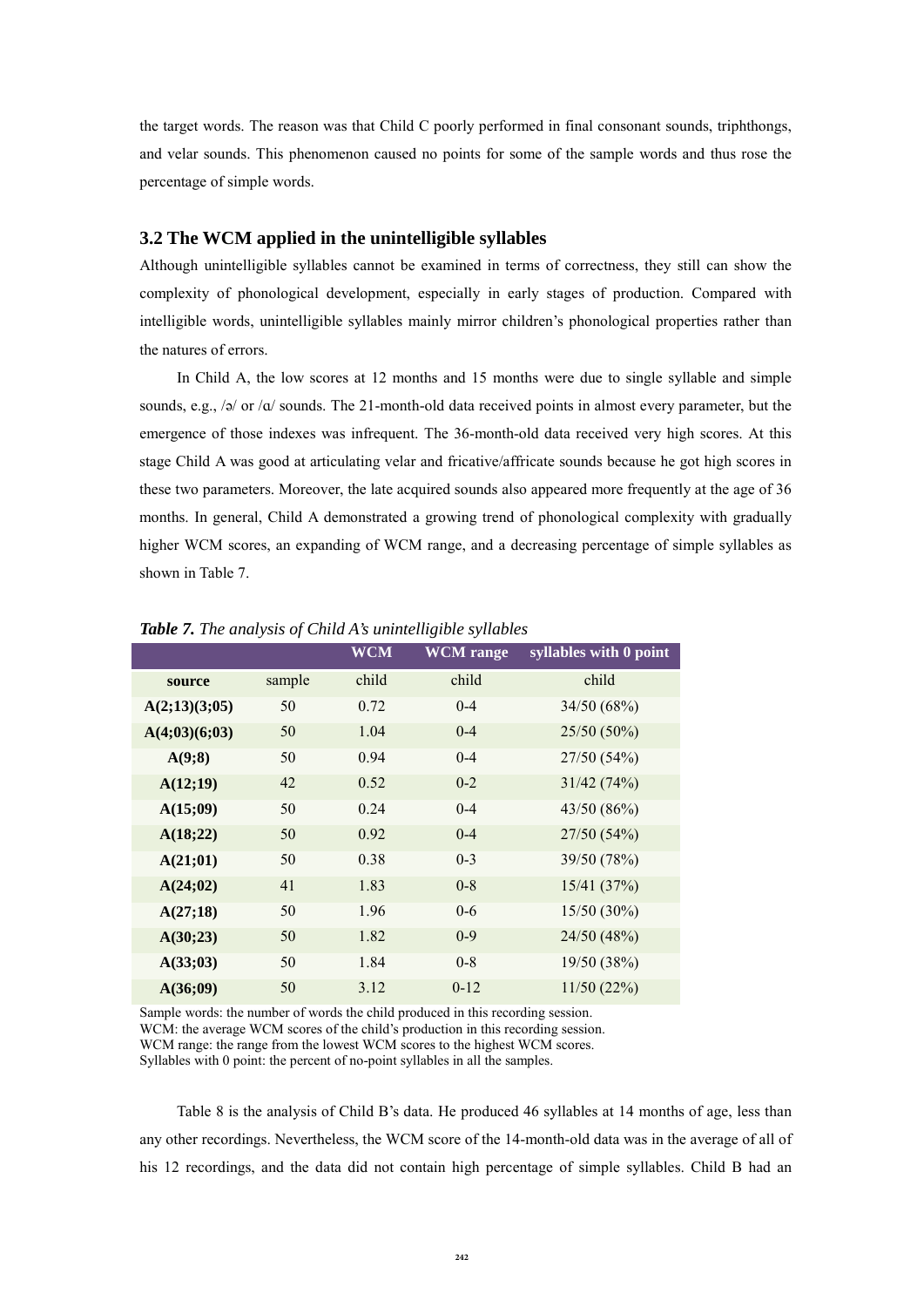obviously high and a relative low WCM scores in his 4-to-5-month-old data and 12-month-old data. In the former, Child B articulated phoneme /h/ in almost every syllable, which contributed to a very high score in the velar sounds. The latter, the points almost gathered in the parameters 'velar' and 'fricative/affricate' which suggested that Child B was mature in articulating velar sounds and fricative/affricate sounds. Only one point was respectively given to the final consonant sounds and the utterances containing more than two syllables. Generally speaking, the WCM scores in Child B were quite high, yet the percentages of simple syllables were high.

|               |        | <b>WCM</b> | <b>WCM</b> range | syllables with 0 point |
|---------------|--------|------------|------------------|------------------------|
| source        | sample | child      | child            | child                  |
| B(2;13)(3;04) | 50     | 1.3        | $0 - 11$         | 28/50 (56%)            |
| B(4;04)(6;05) | 50     | 2.22       | $0 - 8$          | 17/50(34%)             |
| B(9;05)       | 50     | 1.26       | $0 - 7$          | 28/50 (56%)            |
| B(12;13)      | 50     | 0.68       | $0 - 4$          | 33/50(66%)             |
| B(14;28)      | 46     | 1.3        | $0 - 4$          | 19/46(41%)             |
| B(18;22)      | 50     | 0.92       | $0 - 3$          | 23/50 (46%)            |
| B(21;08)      | 50     | 1.22       | $0-5$            | 20/50 (40%)            |
| B(24;25)      | 50     | 1.14       | $0-5$            | 22/50 (44%)            |
| B(27;07)      | 50     | 0.96       | $0 - 6$          | 28/50 (56%)            |
| B(30;01)      | 50     | 0.92       | $0-5$            | 32/50(64%)             |
| B(33;10)      | 50     | 0.82       | $0 - 7$          | 32/50(64%)             |
| B(36;15)      | 50     | 0.82       | $0 - 5$          | 29/50 (58%)            |

*Table 8. The analysis of Child B's unintelligible syllables*

Sample words: the number of words the child produced in this recording session. WCM: the average WCM scores of the child's production in this recording session. WCM range: the range from the lowest WCM scores to the highest WCM scores. Syllables with 0 point: the percent of no-point syllables in all the samples.

Child C's data analysis is shown in Table 9. The data that consisted of less than 50 samples were at 8, 15, and 24 months of age. Child C generally displayed a stable phonological development, except for the two data that received relatively low WCM scores. The data at 15 months and 18 months included much more simple syllables. Conversely, the 24-month-old data included low percentage of simple syllables. The late acquired sounds emerged frequently at this stage.

| <b>TWO WE SET THE UNIVERSITY OF CHINE C</b> B INTERFERENCE BY FIGURE 10 |        |            |                  |                        |  |  |  |  |  |
|-------------------------------------------------------------------------|--------|------------|------------------|------------------------|--|--|--|--|--|
|                                                                         |        | <b>WCM</b> | <b>WCM</b> range | syllables with 0 point |  |  |  |  |  |
| source                                                                  | sample | child      | child            | child                  |  |  |  |  |  |
| C(2;15)(3;02)                                                           | 50     | 1.46       | $0 - 4$          | 19/50 (38%)            |  |  |  |  |  |
| C(4;08)(6;09)                                                           | 50     | 1.2        | $0 - 4$          | 26/50(52%)             |  |  |  |  |  |
| C(8;26)                                                                 | 43     | 1.35       | $0 - 4$          | 18/43 (42%)            |  |  |  |  |  |
| C(12;19)                                                                | 50     | 1.04       | $0 - 4$          | 28/50 (56%)            |  |  |  |  |  |

*Table 9. The analysis of Child C's unintelligible syllables*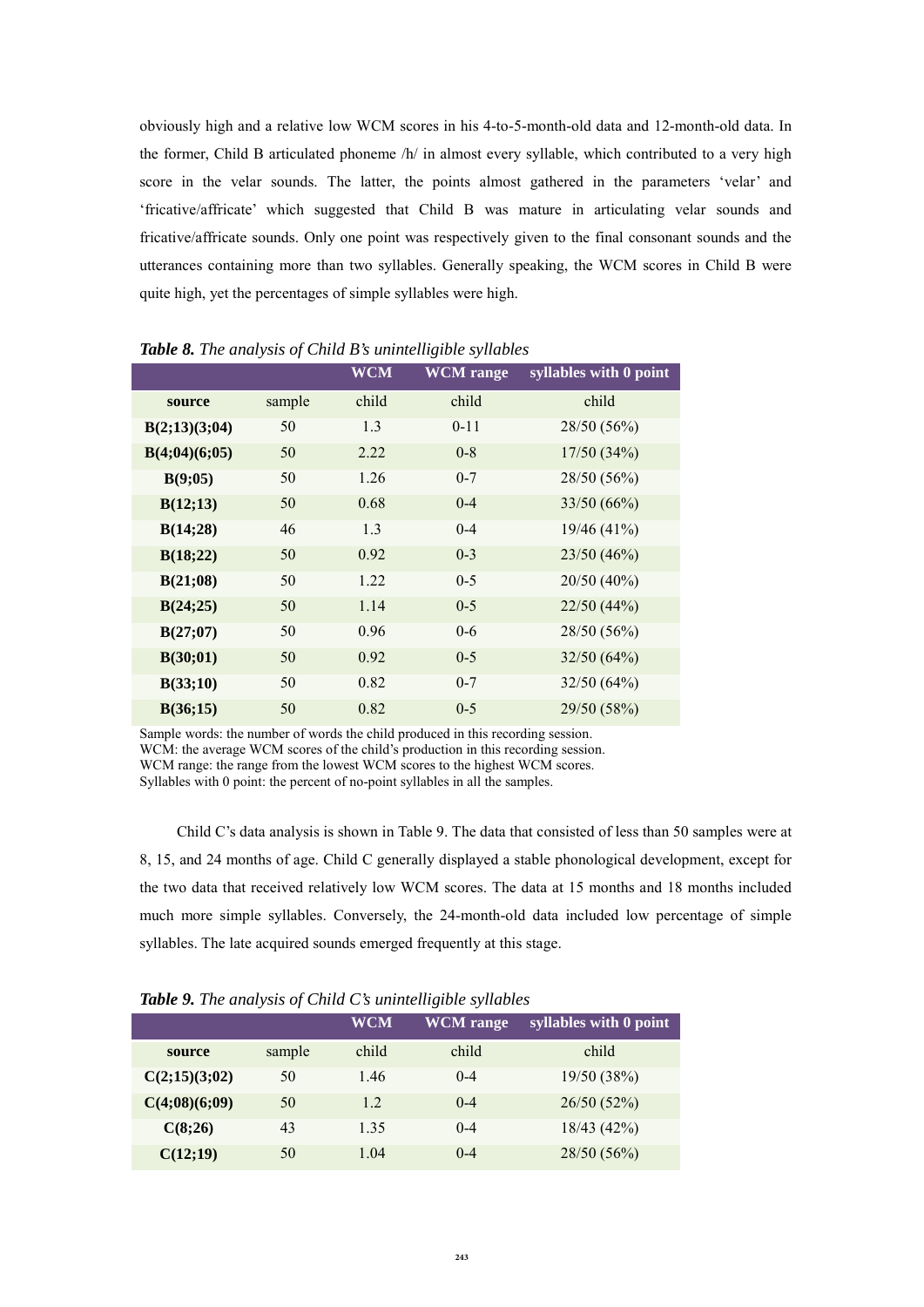| C(15;07) | 44 | 0.68 | $0 - 4$ | 31/44(70%)  |
|----------|----|------|---------|-------------|
| C(18;12) | 49 | 0.98 | $0 - 4$ | 30/49(61%)  |
| C(21;24) | 50 | 1.36 | $0 - 7$ | 23/50 (46%) |
| C(24;01) | 39 | 1.33 | $0 - 4$ | 12/39(31%)  |
| C(27;02) | 50 | 1.08 | $0 - 7$ | 25/50 (50%) |
| C(29;27) | 50 | 1.44 | $0-10$  | 23/50(46%)  |
| C(34;05) | 50 | 1.62 | $0-9$   | 21/50(42%)  |
| C(35;24) | 50 | 1.6  | $0 - 6$ | 18/50(36%)  |

Sample words: the number of words the child produced in this recording session. WCM: the average WCM scores of the child's production in this recording session. WCM range: the range from the lowest WCM scores to the highest WCM scores. Syllables with 0 point: the percent of no-point syllables in all the samples.



**3.2.1 Summary and the analysis: the unintelligible syllables**

*Figure 5. The WCM scores of the three subjects in the unintelligible syllables*

The phonological complexity of the three children can be displayed and compared and shown in Figure 5. Child A presented an evidently progressing phonological complexity since his WCM scores developed and rose. Child C did not show a remarkable progressing, and his developmental complexity proceeded slowly. Child B, however, performed a slightly regressing development. His phonological complexity seemed to grow unstably.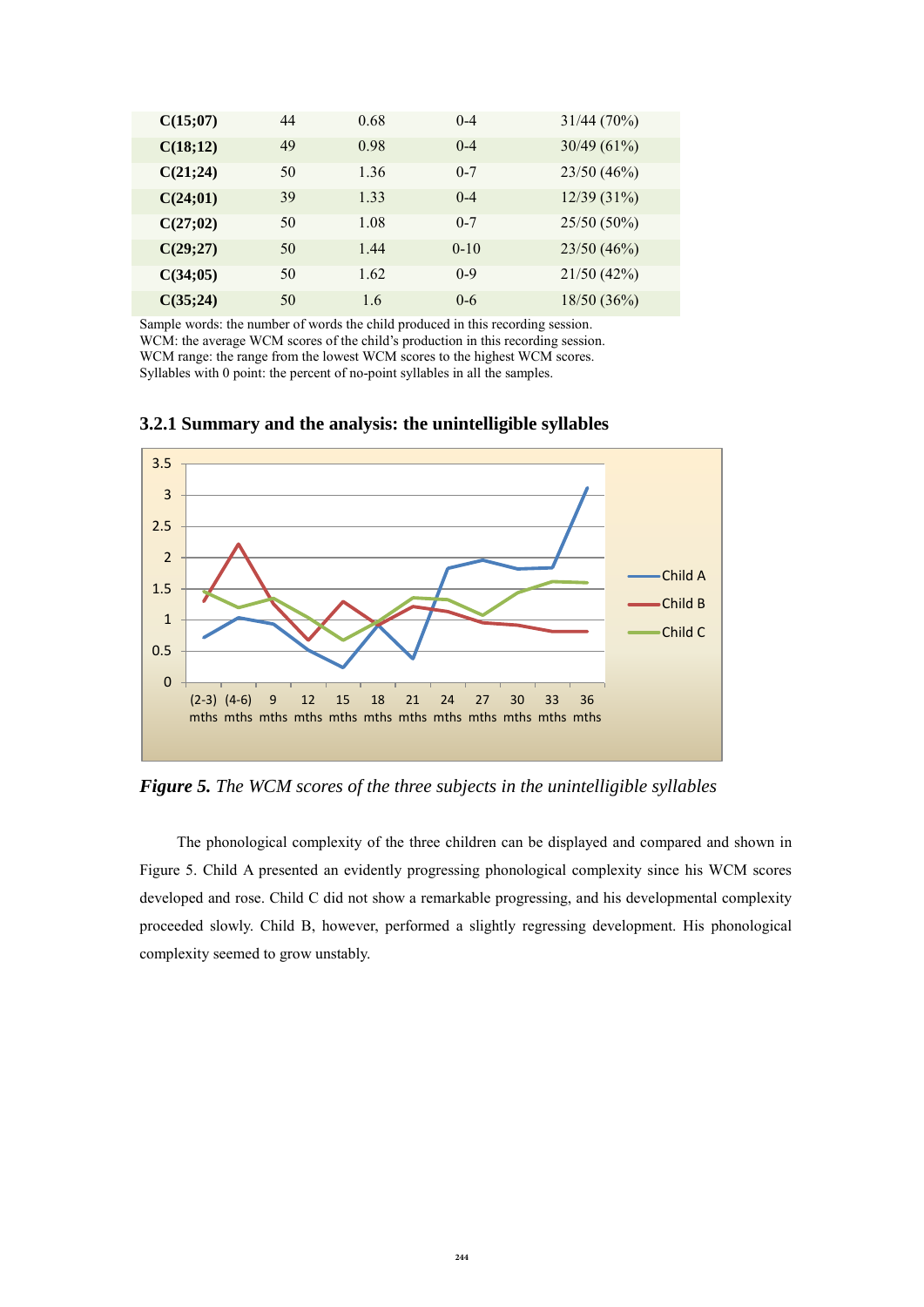

*Figure 6. The relation between Child A's WCM scores and the simple syllables* 



*Figure 7. The relation between Child B's WCM scores and the simple syllables* 



*Figure 8. The relation between Child C's WCM scores and the simple syllables*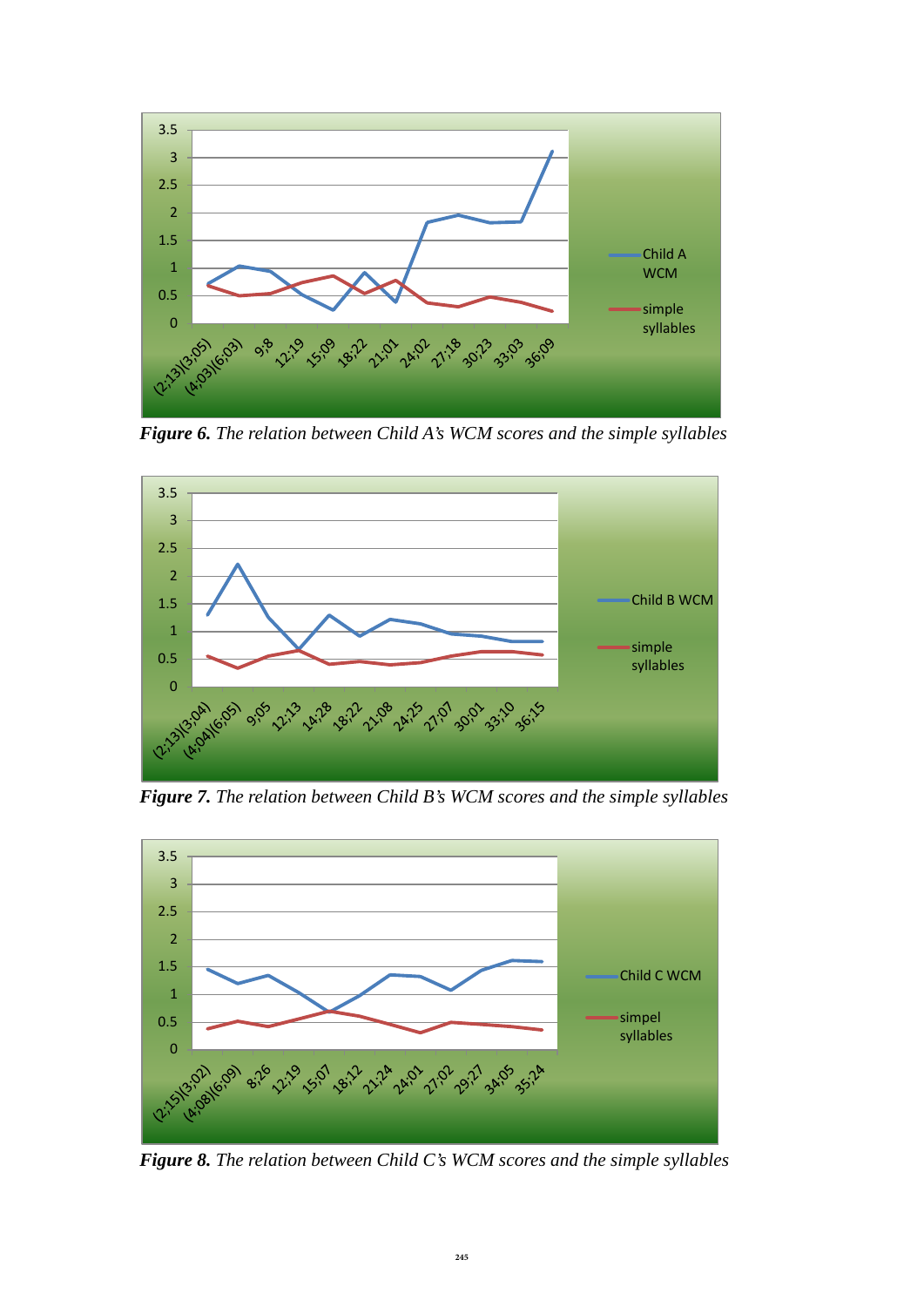The relation between WCM scores and the percentage of simple syllables can also explain the level of phonological complexity. Figures 6, 7, 8 illustrate the relation of WCM scores and the simple syllables in three children respectively. Once the WCM scores rose, the percentage of simple syllables went downside, and vice versa.



*Figure 9. The simple syllables in the productions of the three subjects* 

Child A and Child C displayed a decreasing percentage of simple syllables over time, whereas Child B presented a rise trend in the later stages. The percentage of simple words/syllables, together with the scoring process, seemed to be efficient to observe the data set thoroughly. Simply a quantified information (the WCM scores) cannot represent the whole event. This is one of remarkable advantages that the WCM offers to assess children's phonological development.

### **4. Suggestion of further studies**

The Word Complexity Measure (WCM) version used in this study further adjusted the original parameters to better fit Chinese phonology. The following features were added: production of fricatives, affricates,  $\frac{z}{z}$ ,  $\frac{y}{y}$ , and the late acquired sounds. However, the newly added parameter, the late acquired sounds, does not seem to reflect in the outcome effectively. It worked just as one of the point-giving indicators in the scoring process, and thus the core value of the parameter was mot prominent. In future studies, the parameter can be set up as an additional index, like the percentage of simple words, to efficiently observe and analyze the data. That is, the late acquired sounds can be counted as an index indicating advanced phonological complexity and can reflect the developmental milestone.